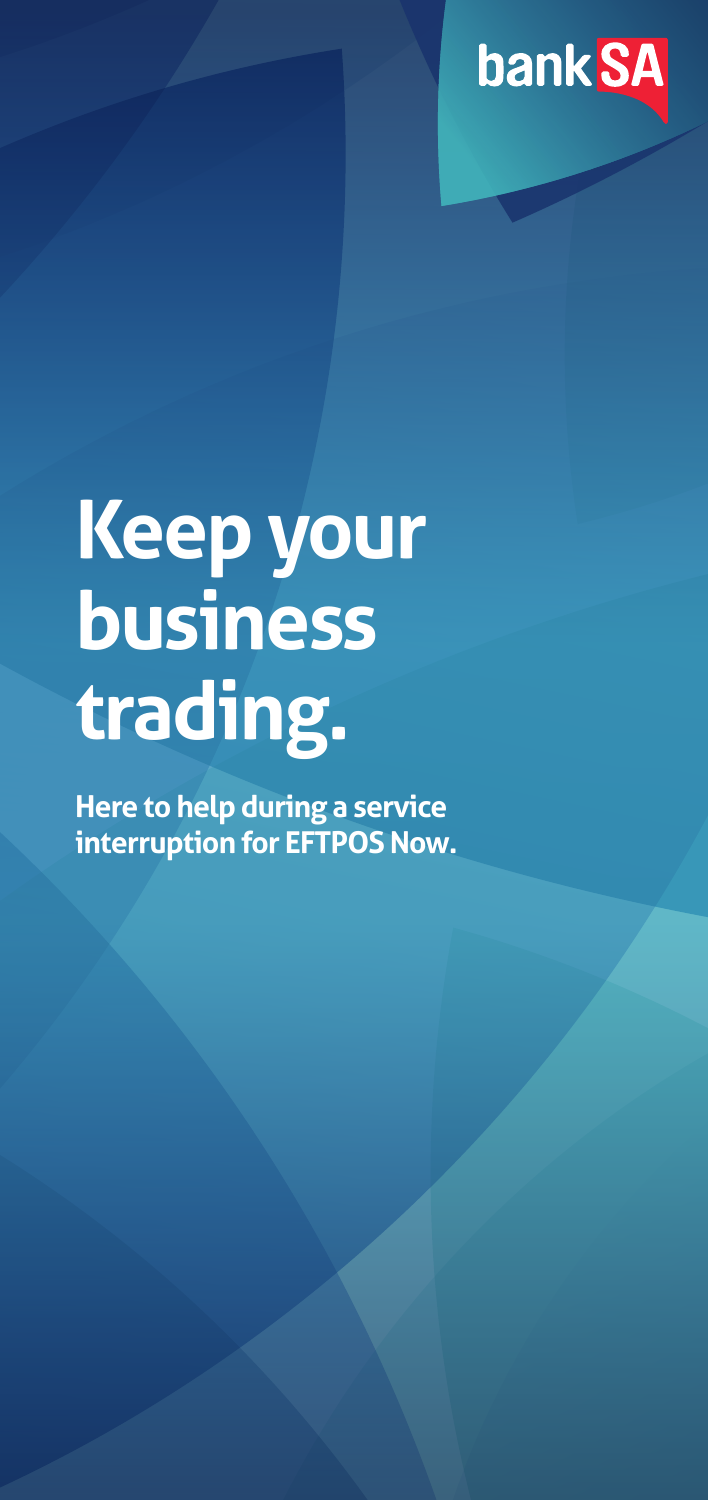## **Service Interruption Guide.**

The EFTPOS Now terminal connects to the bank through Wi-Fi, ethernet or the Telstra 4G mobile network. The primary connection is through Wi-Fi or ethernet. You may set up multiple connections, to provide seamless failovers, in the event of a particular connection being unavailable.

- If your Wi-Fi or ethernet connection is unavailable, you can continue to process transactions by connecting to the mobile network<sup>^\*</sup>.
- If the mobile network is unavailable, you can create a Wi-Fi hotspot to connect to<sup>^\*</sup>.
- If your terminal is unable to communicate with the bank, the terminal will automatically switch to Electronic Fall Back (EFB) mode.

In this guide, you'll learn more about EFB and how to connect to the mobile network, Wi-Fi or a Wi-Fi hotspot. For information on how to connect to ethernet, please refer to the EFTPOS Now User Guide.

## **Electronic Fall Back (EFB) mode.**

EFB will allow the terminal to continue to process transactions even when connection to the bank is unavailable.

Transactions are stored offline by the terminal. Once service has been restored, the terminal will forward the transactions to the bank for processing.

We have certain floor limits in place for EFB. These floor limits are available in your Merchant Letter of Offer. For credit card transactions that are over your floor limit, you will be required to call 1300 301 831 to obtain an authorisation number. You'll need to enter this number in the terminal during transaction processing to complete the transaction.

Note:

- EFB is only available when enabled on the terminal and for certain credit and debit card types.
- For debit card transactions that are over your floor limit, you will be required to seek an alternate form of payment.
- Signature capture is required on all EFB transactions regardless of the account selection or whether a PIN was entered.



Remember: You must not 'split' a sale to avoid obtaining authorisation.

 ^Wi-Fi and internet connectivity is dependent on your Internet Service Provider (ISP) and may be unavailable if your ISP is down. \*The EFTPOS Now mobile network provider is Telstra and is dependent on Telstra providing network availability.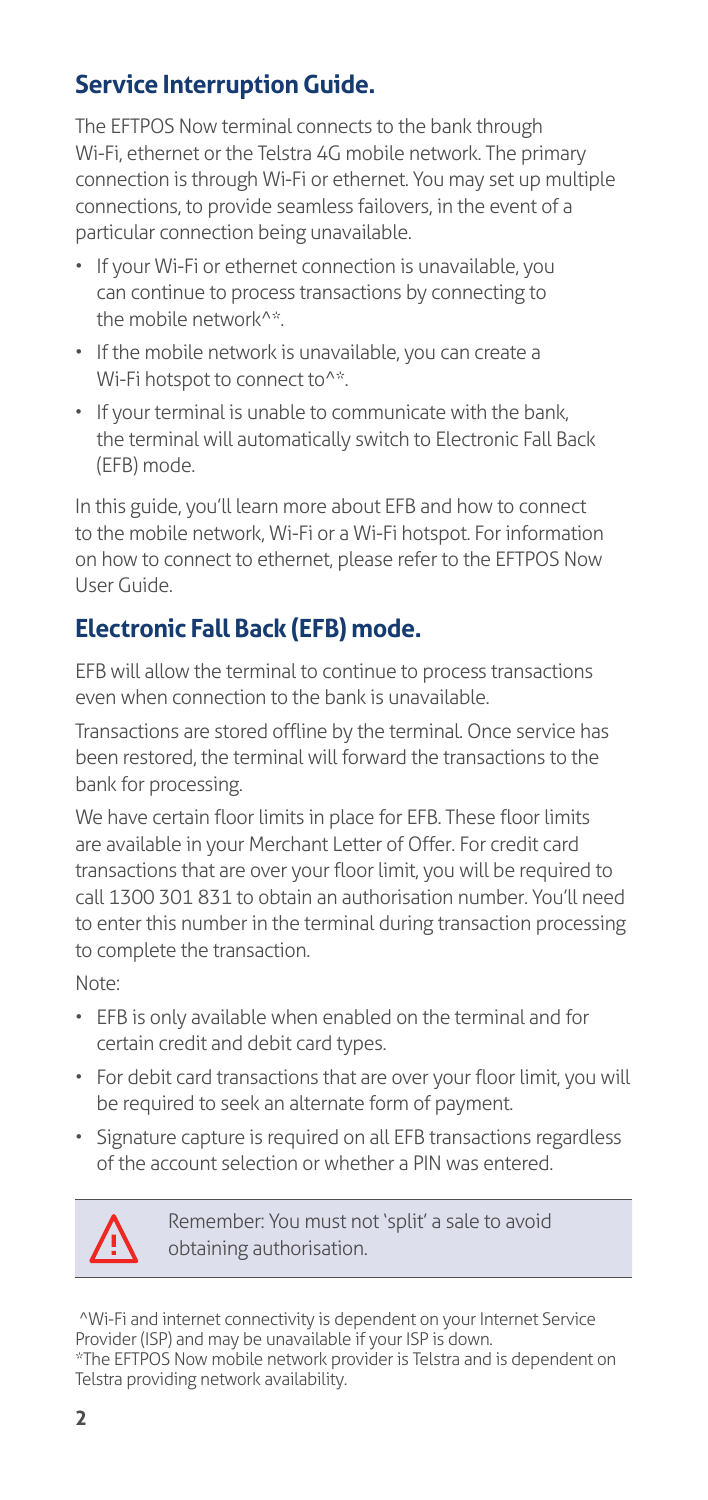### **Connecting to the mobile network.**

If your Wi-Fi or ethernet connectivity is unavailable, the terminal should automatically switch to the mobile network. To confirm the terminal is connected to a mobile network, check the status bar at the top of the screen for the mobile signal icon  $\mathscr{L}$  If you see  $\mathscr{\check{L}}$ follow the steps below to connect:

- 1. Swipe down from the top of the screen to view the status icons.
- 2. To connect, press the mobile signal icon  $\angle$  Once successfully connected, the mobile signal icon  $\mathcal{L}$ , will be displayed.

### **Connecting to Wi-Fi.**

If your terminal has Wi-Fi or ethernet setup and the mobile network is unavailable, your terminal will continue to connect to the bank seamlessly and with no action required by you.

To confirm the terminal is connected to Wi-Fi, check the status bar at the top of the screen for the Wi-Fi signal icon  $\blacksquare$ . If you see the Wi-Fi signal icon  $\ddot{\bullet}$ , follow the steps below to connect:

- 1. Swipe down from the top of the screen to view the status icons.
- 2. Press and hold the Wi-Fi icon  $\blacktriangledown$ . The Wi-Fi settings will then be displayed on screen.
- 3. To turn on, press the toggle next to Off. Select the relevant network from the available Wi-Fi networks displayed. You may also select a Wi-Fi hotspot that you have created from your mobile phone or other device.
- 4. Enter the network password and select CONNECT.

#### Note:

For more information on how to create a Wi-Fi hotspot using your mobile phone or other device, please refer to the relevant user guide supplied by your mobile phone or other device provider.

For information on how to check ethernet connectivity or to connect to ethernet, please refer to the EFTPOS Now User Guide.